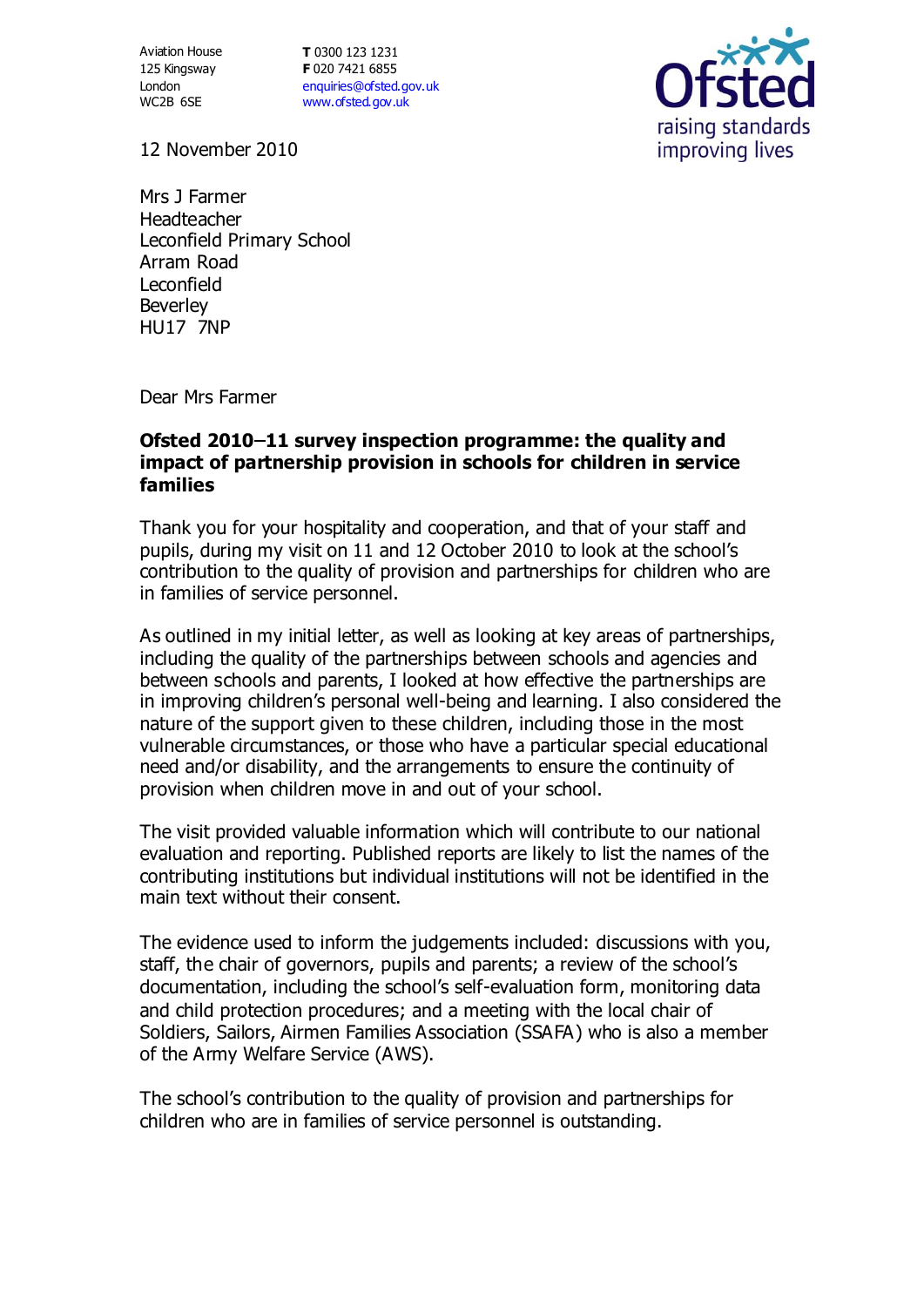## **Key features**

- The 'can do' attitude of the school and the overwhelming belief that mobility is not an excuse for underperformance underpin the success of the school's engagement with service pupils. Pupils report that in this school there is no such word as 'can't'; all they need is the right help and they can do anything.
- You and the whole staff team are fully committed to the inclusion of service families, who are seen as an asset to the school. Multi-culturalism is actively celebrated, such as Nepalese dancing, and is seen as socially enriching for the school. The very warm welcome that families receive establishes strong relationships with parents and ensures new pupils settle quickly. Parents report that all staff are extremely friendly and approachable and they have every confidence that their children are safe and their children's needs are met.
- $\blacksquare$  The transition of pupils in and out of the school is managed extremely well. Administrative staff quickly chase records for pupils who arrive with little or no information from their previous schools so that teaching staff can plan for pupils' individual learning needs. They also ensure that records of pupils who have left the school are forwarded promptly, contacting the receiving school if these have not been formally acknowledged to check that pupils have arrived.
- Service pupils settle extremely well in the school. Other pupils show them around the school and help them to understand the daily routines and to find their way. Pupils say that someone is always on hand to talk to and that teachers check to ensure that all is well. They report that their work is challenging and that they enjoy their learning. Pupils say that repetition of work is not an issue as their teachers ensure that their work is new and exciting. Those spoken to all reported that they are making good or better progress.
- Outcomes for service pupils are evaluated thoroughly and systematically by the school and indicate that they are responding extremely well to the interventions and support that is in place. As a result, progress for service pupils is as good as that of non-service pupils and attainment is improving.
- Pupils with special educational needs and/or disabilities have their needs assessed swiftly in school, ensuring appropriate, targeted support is very effective. Clear records are maintained and shared with parents who are well informed about their children's progress and contribute to their ongoing assessment. However, delays in formal assessment, as a result of frequent moves and difficulties with arranging meetings with appropriate agencies, causes anxiety for families and frustration for the school, which manages exceptionally well while waiting for decisions regarding entitlement and funding.
- Child protection procedures are thorough and take account of the possible vulnerability of pupils who are highly mobile. All staff are appropriately trained and the designated person for child protection is very clear about her roles and responsibilities. Consequently, pupils who may be vulnerable are safeguarded effectively.